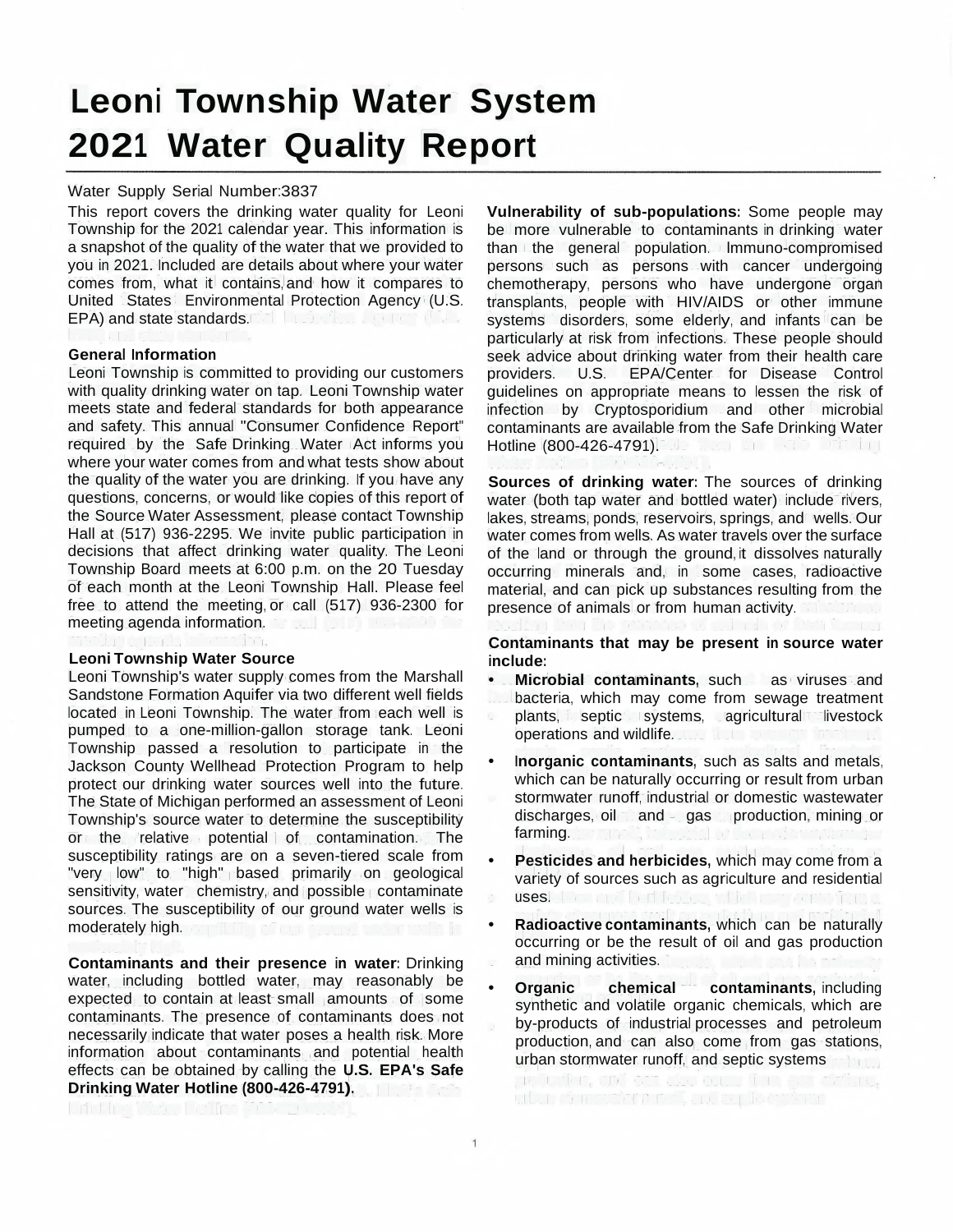In order to ensure that tap water is safe to drink, the U.S. EPA prescribes regulations that limit the levels of certain contaminants in water provided by public water systems. Federal Food and Drug Administration regulations establish limits for contaminants in bottled water which provide the same protection for public health.

Monitoring and Reporting to the Michigan Department of Environment, Great Lakes, and Energy (EGLE,) (formerly Michigan Department of Environmental Quality (MDEQ)) Requirements: The State of Michigan and the U.S. EPA require us to test our water on a regular basis to ensure its safety. We met all the monitoring and reporting requirements for 2021. We will update this report annually and will keep you informed of any problems that may occur throughout the year, as they happen. Copies are available at Leoni Township Hall. This report will not be sent to you.

For more information about your water, or the contents of this report, contact the Leoni Township DPW at (517) 522- 8445. For more information about safe drinking water, visit the U.S. EPA at [http://www](http://www/) .epa.gov/safewater/lead.

#### **Service Lines**

Leoni Township has zero (0) known lead service lines and 625 service lines of unknown material out of a total of 674 service lines. We are currently working on a Distribution System Materials Inventory (DSMI) to identify the service line materials, so these numbers will change on future Water Quality Reports as more information becomes available.

**Information about lead:** If present, elevated levels of lead can cause serious health problems, especially for pregnant women and young children. Lead in drinking water is primarily from materials and components associated with service lines and home plumbing. Leoni Township is responsible for providing high quality drinking water but cannot control the variety of materials used in plumbing components. When your water has been sitting for several hours, you can minimize the potential for lead exposure by flushing your tap for 30 seconds to 2 minutes before using water for drinking or cooking. If you have a lead service line it is recommended that you run your water for at least 5 minutes to flush water from both your home plumbing and the lead service line. If you are concerned about lead

in your water, you may wish to have your water tested. Information on lead in drinking water, testing methods, and steps you can take to minimize exposure is available from the Safe Drinking Water Hotline or at [http://www.epa.gov/safewater/lead.](http://www.epa.gov/safewater/lead)

## WATER QUALITY DATA

The table below lists all the drinking water contaminants that we detected during the 2021 calendar year. The presence of these contaminants in the water does not necessarily indicate that the water poses a health risk. Unless otherwise noted, the data presented in this table is from testing done January 1,2021, through December 31, 2021. The State allows us to monitor for certain contaminants less than once per year because the concentrations of these contaminants are not expected to vary significantly from year to year. All the data is representative of the water quality, but some are more than one year old.

### TERMS AND ABBREVIATIONS SED BELOW

- Maximum Contaminant Level Goal (MCLG): The level of a contaminant in drinking water below which there is no known or expected risk to health. MCLGs allow for a margin of safety.
- Maximum Contaminant Level (MCL): The highest level of a contaminant that is allowed in drinking water. MCLs are set as close to the MCLGs as feasible using the best available treatment technology.
- Maximum Residual Disinfectant Level (MRDL): The highest level of a disinfectant allowed in drinking water. There is convincing evidence that addition of a disinfectant is necessary for control of microbial contaminants.
- Maximum Residual Disinfectant Level Goal (MRDLG): The level of a drinking water disinfectant below which there is no known or expected risk to health. MRDLGs do not reflect the benefits of the use of disinfectants to control microbial contaminants.
- Treatment Technique (TT): A required process intended to reduce the level of a contaminant in drinking water.
- Action Level (AL): The concentration of a contaminant which, if exceeded, triggers treatment or other requirements that a water system must follow.

2

- 
- ppm: parts per million or milligrams per liter
- N/A: Not applicable ND: not detectable at testing limit
	-
- ppt: parts per trillion or nanograms per liter
- ppb: parts per billion or micrograms per liter
- pCi/I: picocuries per liter (a measure of radioactivity)